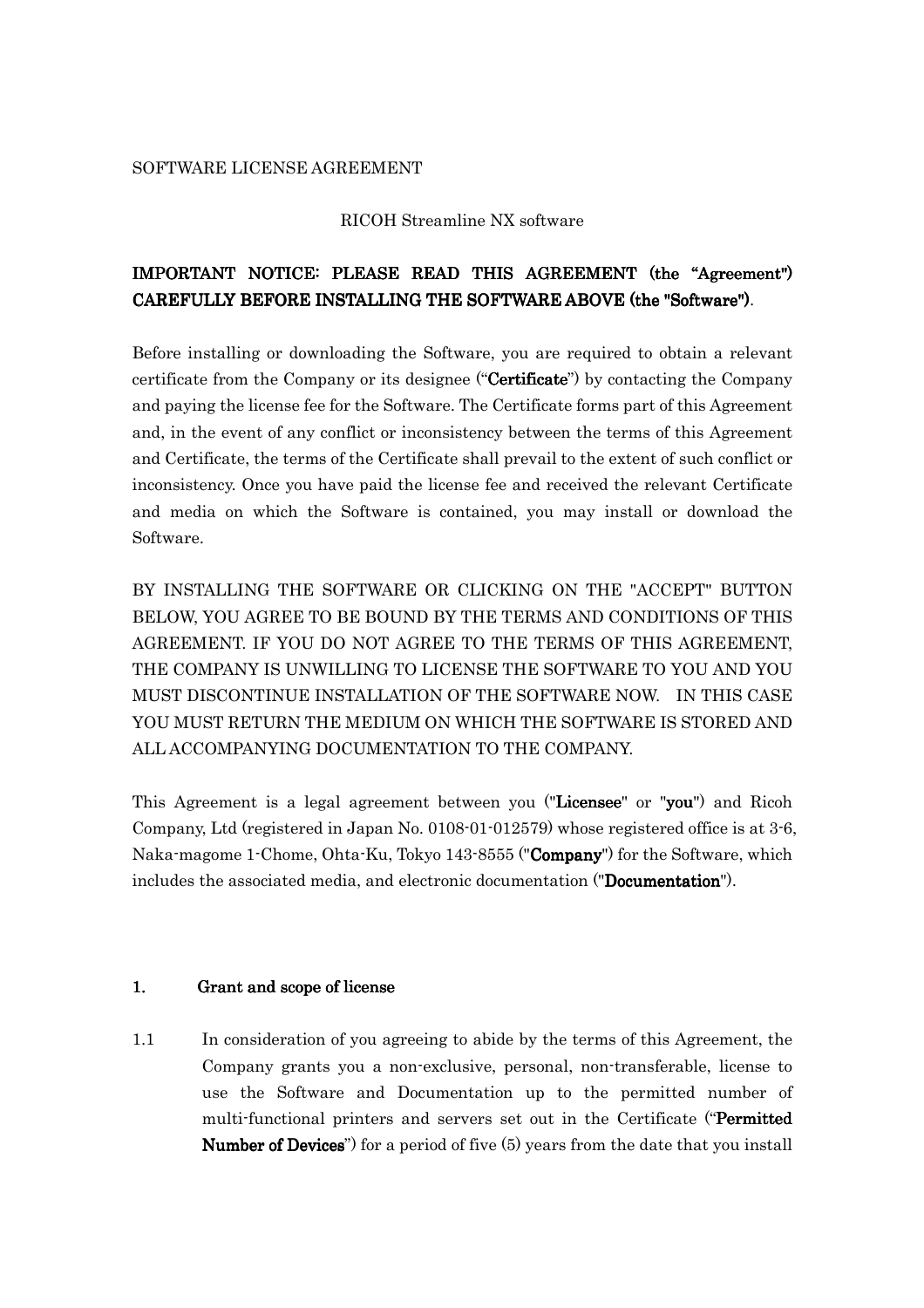the Software.

- 1.2 You shall use the Software in accordance with the terms of this Agreement and any additional terms set out in the Certificate.
- 1.3 You may:
	- (a) install the Software on your network and use one copy of the Software for your internal business purposes only, on the Permitted Number of Devices;
	- (b) make a reasonable number of copies of the Software for back-up purposes only, provided that this is necessary for the activities permitted by clause 1.1;
	- (c) receive and use any free supplementary software code or update of the Software incorporating "patches" and corrections of bugs or errors as may be provided by the Company from time to time ("Bug Fixes");
	- (d) use any Documentation in support of the use permitted under clause 1.1 and make one copy of the Documentation as is reasonably necessary for its lawful use.

# 2. Licensee's undertakings

- 2.1 Except as expressly set out in this Agreement or as permitted by any mandatory applicable law, you undertake:
	- (a) not to copy the Software or Documentation, except where such copying is incidental to normal use of the Software or where it is reasonably necessary for the purpose of back-up or operational security;
	- (b) not to adapt, vary, translate, modify, or make alterations to, the whole or any part of the Software nor permit the Software or any part of it to be combined with, or become incorporated in, any other programs;
	- (c) not to decompile, disassemble, reverse engineer, create derivative works based on the whole or any part of the Software or merge the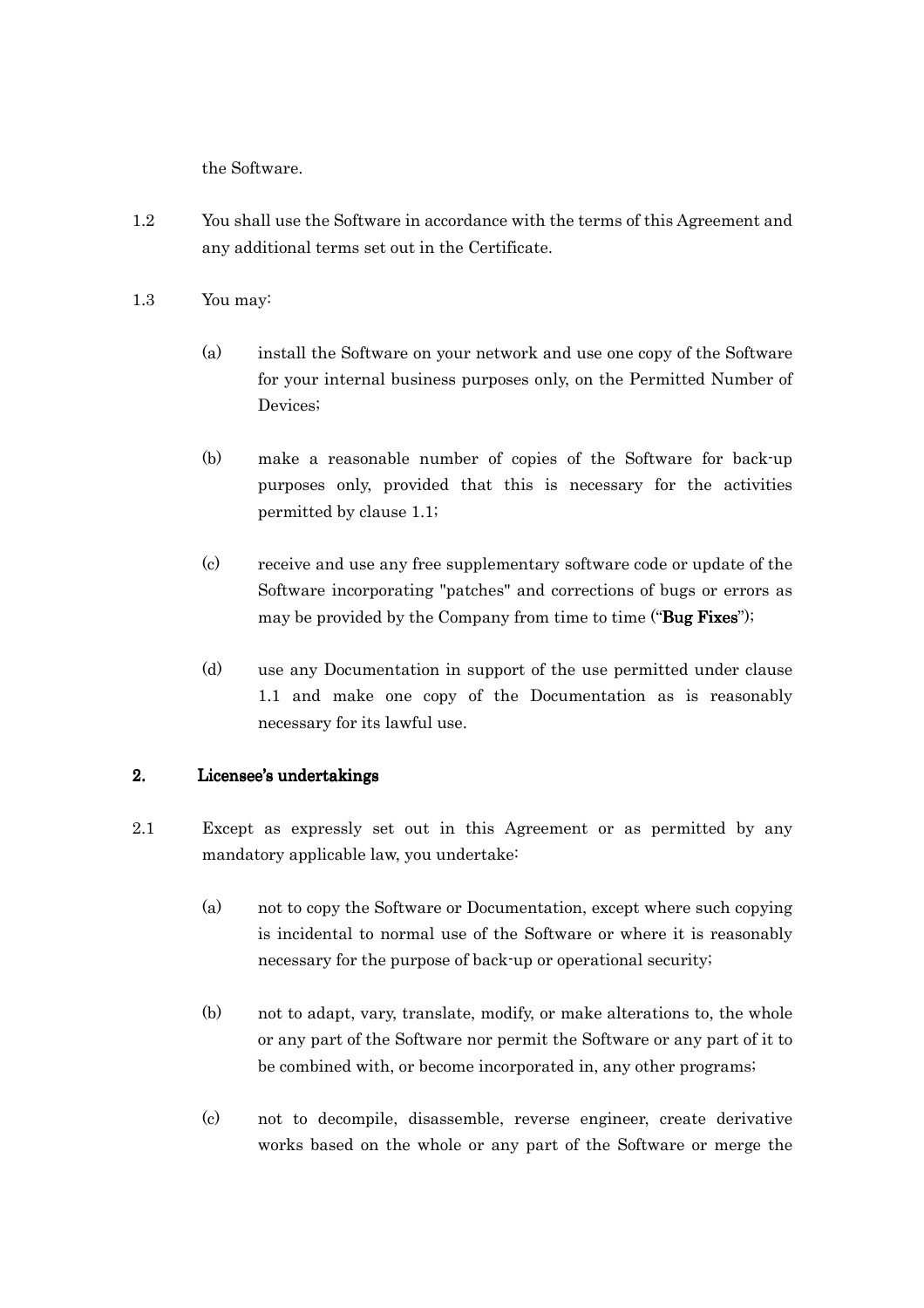Software, or attempt to do any such thing, except as permitted by mandatory applicable law, this Agreement or the installation/download media that the Company provides to you in connection with the Software. Requests for interface information in order to achieve inter-operability of the Software with another software program ("**Purpose**") should be submitted to the Company at the above address and, if such information is provided, you undertake that the information obtained by you during such activities:

- (i) is used only for the Purpose;
- (ii) is not disclosed or communicated without the Company's prior written consent to any third party to whom it is not necessary to disclose or communicate it; and
- (iii) is not used to create any software which is substantially similar to the Software;
- (d) not to rent, lease, sublicense, loan or transfer the Software and Documentation to any third party, or otherwise allow any third party to use the Software, without the prior written consent of the Company;
- (e) to keep any authorized copies of the Software secure and to maintain accurate and up-to-date records of the number and locations of all copies of the Software;
- (f) to supervise and control use of the Software and ensure that the Software is used by your employees in accordance with the terms of this Agreement;
- (g) to include the copyright notice of the Company on all entire and partial copies of the Software in any form; and
- (h) not to provide, or otherwise make available, the Software in any form, in whole or in part (including, but not limited to, program listings, object and source program listings, object code and source code) to any person other than your employees without prior written consent from the Company.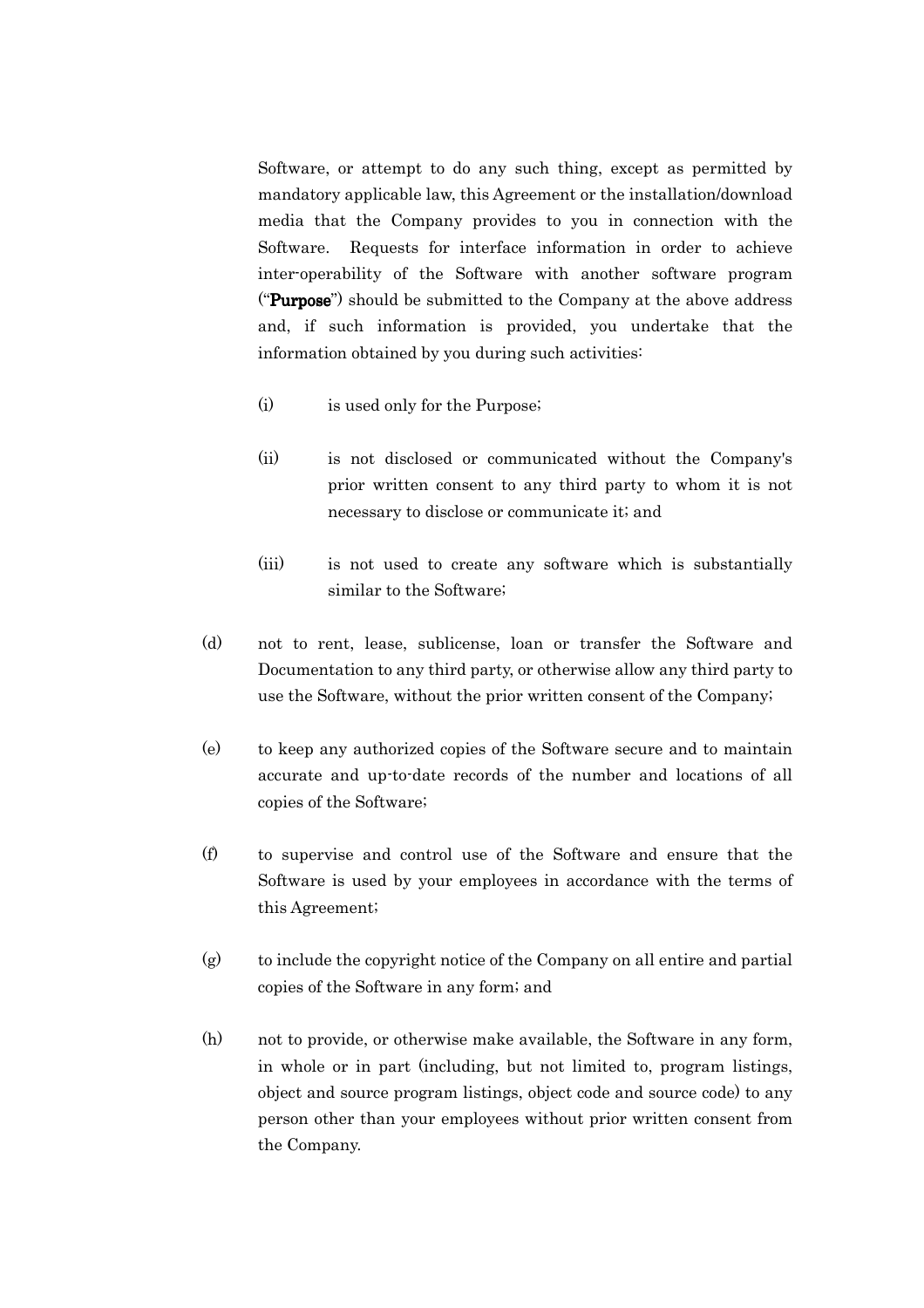2.2 You must permit the Company, its Affiliates and its representatives, at all reasonable times and on reasonable advance notice, to inspect and have access to any premises, and to the computer equipment located there, at which the Software or the Documentation is being kept or used, and any records kept pursuant to this Agreement, for the purpose of ensuring that you are complying with the terms of this Agreement. For the purposes of this Agreement, "**Affiliate**" means the Company and any entity that, from time to time during the term of this Agreement, Controls, is Controlled by, or is under common Control with the Company. "Control" means the power, whether directly or indirectly (by ownership of stock, share capital, the possession of voting power, contract or otherwise) to appoint and/or remove the majority of the members of the governing body of the Company, or otherwise exercise control over the Company's affairs and policies.

## 3 Warranty Warranty

- 3.1 The Company warrants that the media on which the software is contained ("Media") will be free from defects in material or workmanship when used in accordance with this Agreement for a period of six (6) months from the date that the Media is delivered to you. This limited warranty does not apply if the problem with the Media results from accident, abuse or misapplication of the Media and shall not extend to anyone other than the original user of the Software.
- 3.2 The Company warrants that, for a period of six (6) months from the date the Software is installed by you (unless a longer period is otherwise required by mandatory applicable law), the Software will, when properly used, perform substantially in accordance with the functions described in the Documentation, and the Documentation correctly describes the operation of the Software in all material respects.
- 3.3 If either of the warranties in clause 3.1 or 3.2 is breached, you must tell the Company as soon as possible. You must give the Company a reasonable time to fix the problem and (if necessary) to supply you with a corrected version of the Media or Software (as applicable). This will be done without any additional charge to you. If the Company is unable to do this within a reasonable time or the Company does not think that it is a sensible way to deal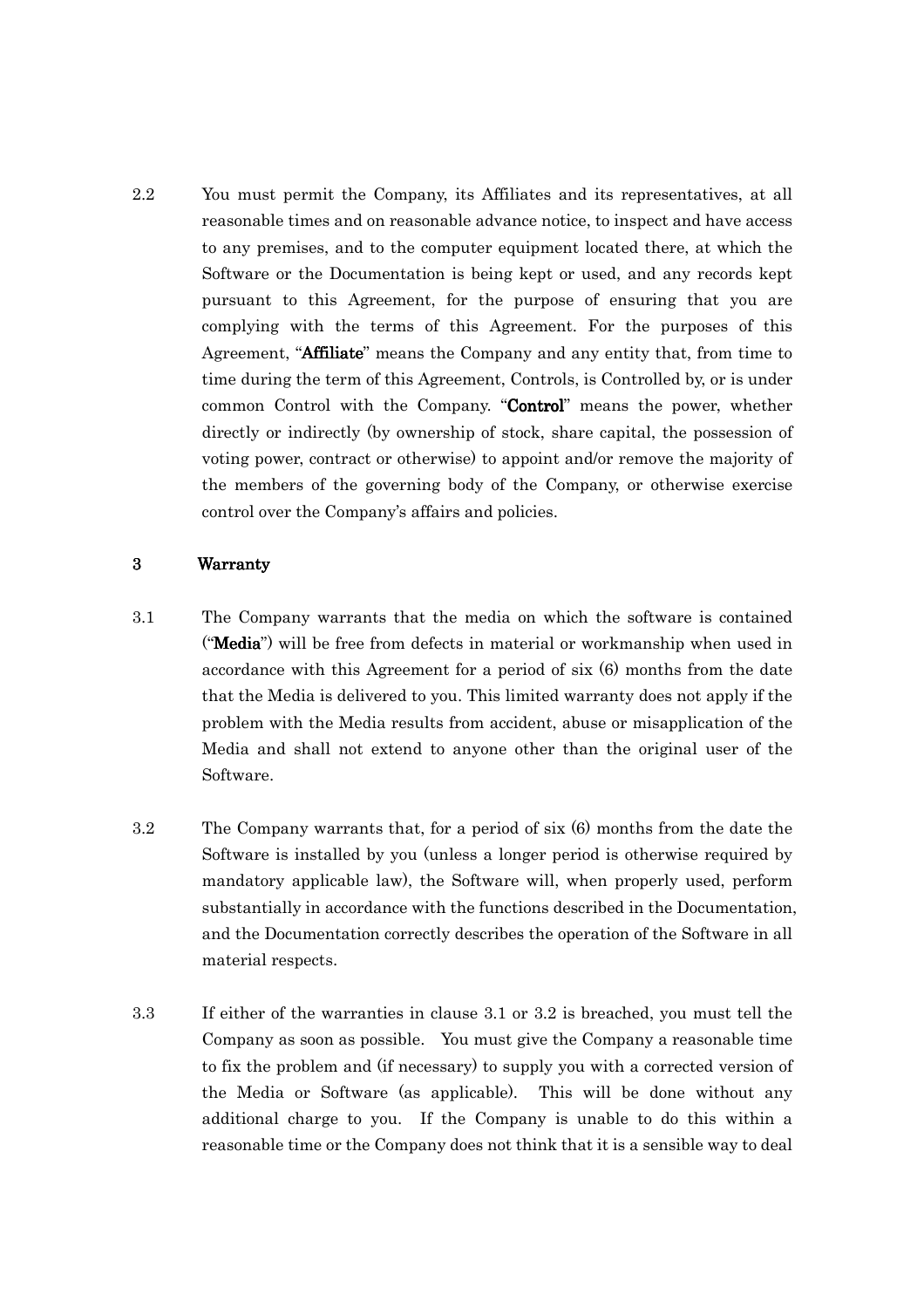with the problem, then the Company may if it wishes elect to take back the Software and the Documentation and to refund to you all of the money which you have paid to the Company under this Agreement. If the Company decides to do this, then this will be the only remedy you are allowed in relation to breach of either of the warranties concerned and the Company will not have any other liability in relation to them.

- 3.4 You acknowledge that the Software has not been developed to meet your individual requirements and that it is therefore your responsibility to ensure that the facilities and functions of the Software as described in the Documentation meet your requirements.
- 3.5 This Agreement sets out the full extent of the Company's obligations and liabilities in respect of the supply of the Software and Documentation. In particular, subject to clause 4.1, apart from the terms set out in this Agreement, the Company, its subsidiaries, their distributors and dealers make no conditions, warranties, representations or other terms, either express or implied, including any term of satisfactory quality, merchantability or fitness for a particular purpose, with respect to the Software and Documentation, and such terms are hereby excluded to the fullest extent permitted by law. It is not a term of this Agreement that use of the Software will be uninterrupted or error-free and you agree that the existence of any minor errors shall not constitute a breach of this Agreement.
- 3.6 The Licensee warrants that it has full power and authority to enter into this Agreement.

# 4. The Company's liability

- 4.1 The Company's liability:
	- (a) for death or personal injury caused by the Company's negligence or the negligence of the Company's employees or agents;
	- $(b)$  for breach of any condition as to title or quiet enjoyment;
	- (c) for fraudulent misrepresentation; or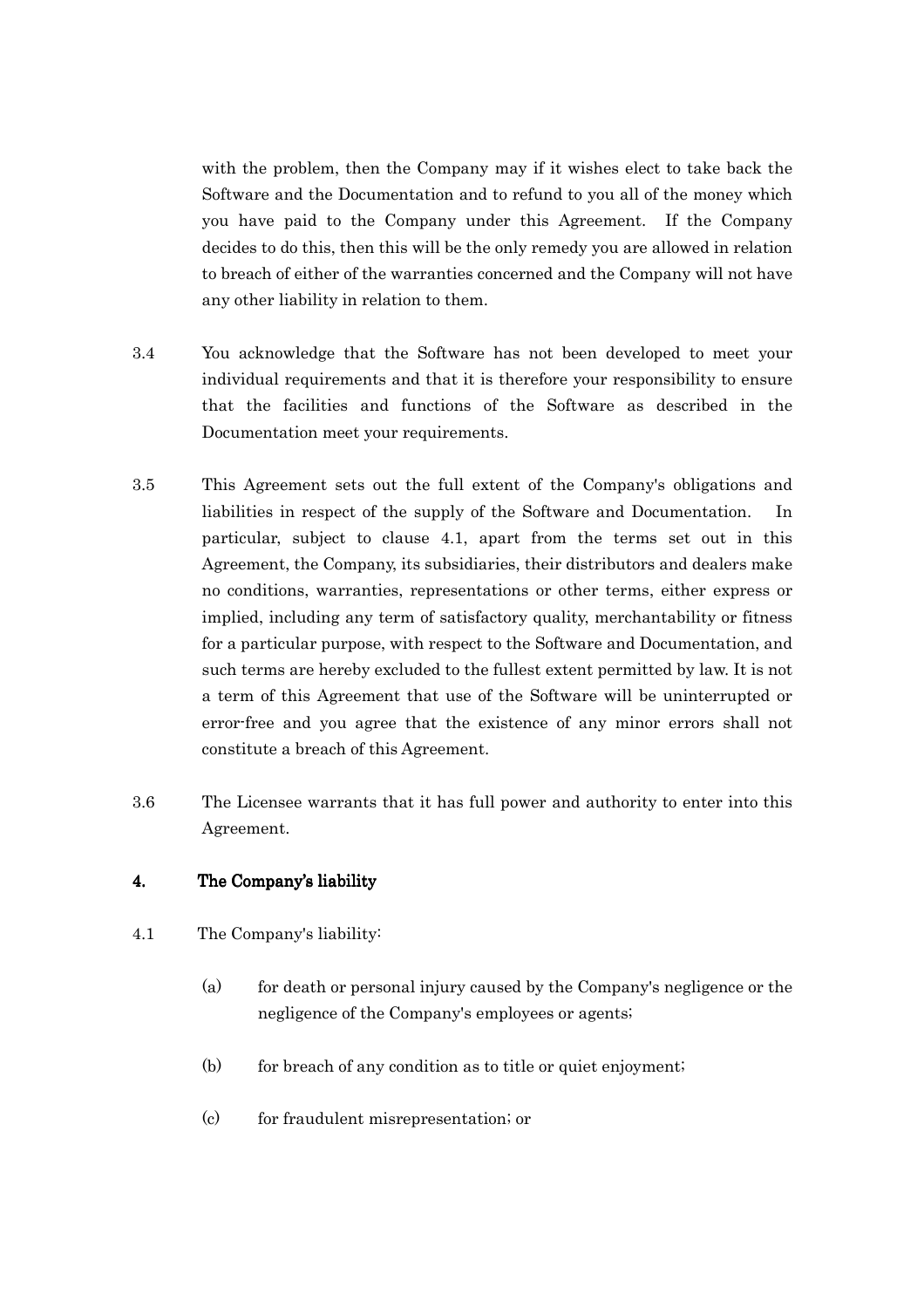(d) for any other liability that cannot be excluded by mandatory applicable law;

is not excluded or limited by this Agreement, even if any other term of this Agreement would otherwise suggest that this might be the case.

- 4.2 Other than as set out in clause 4.1, the Company shall not be liable (whether for breach of contract, negligence or for any other reason) for any:
	- (a) loss of profits;
	- (b) loss of sales;
	- (c) loss of revenue;
	- (d) loss of the software or data;
	- (e) loss of use of hardware, software or data; or,
	- (f) indirect, consequential or special loss.
- 4.3 Subject to clauses 4.1 and 4.2, the Company's total aggregate liability under this Agreement and in relation to anything which the Company has done or not done in connection with this Agreement (and whether the liability arises because of breach of contract, negligence or for any other reason) shall be limited to an amount equal to 125% of the total amounts paid and payable by you for the Software.

## 5. Intellectual Property Rights

- 5.1 You acknowledge that all intellectual property rights, title, and interests in the Software and Documentation throughout the world are owned by the Company or its third party licensors, that rights in the Software are licensed (not sold) to you, and that you have no rights in, or to, the Software or the Documentation other than the right to use them in accordance with the terms of this Agreement.
- 5.2 The Software may contain Third Party Programs (as defined below) and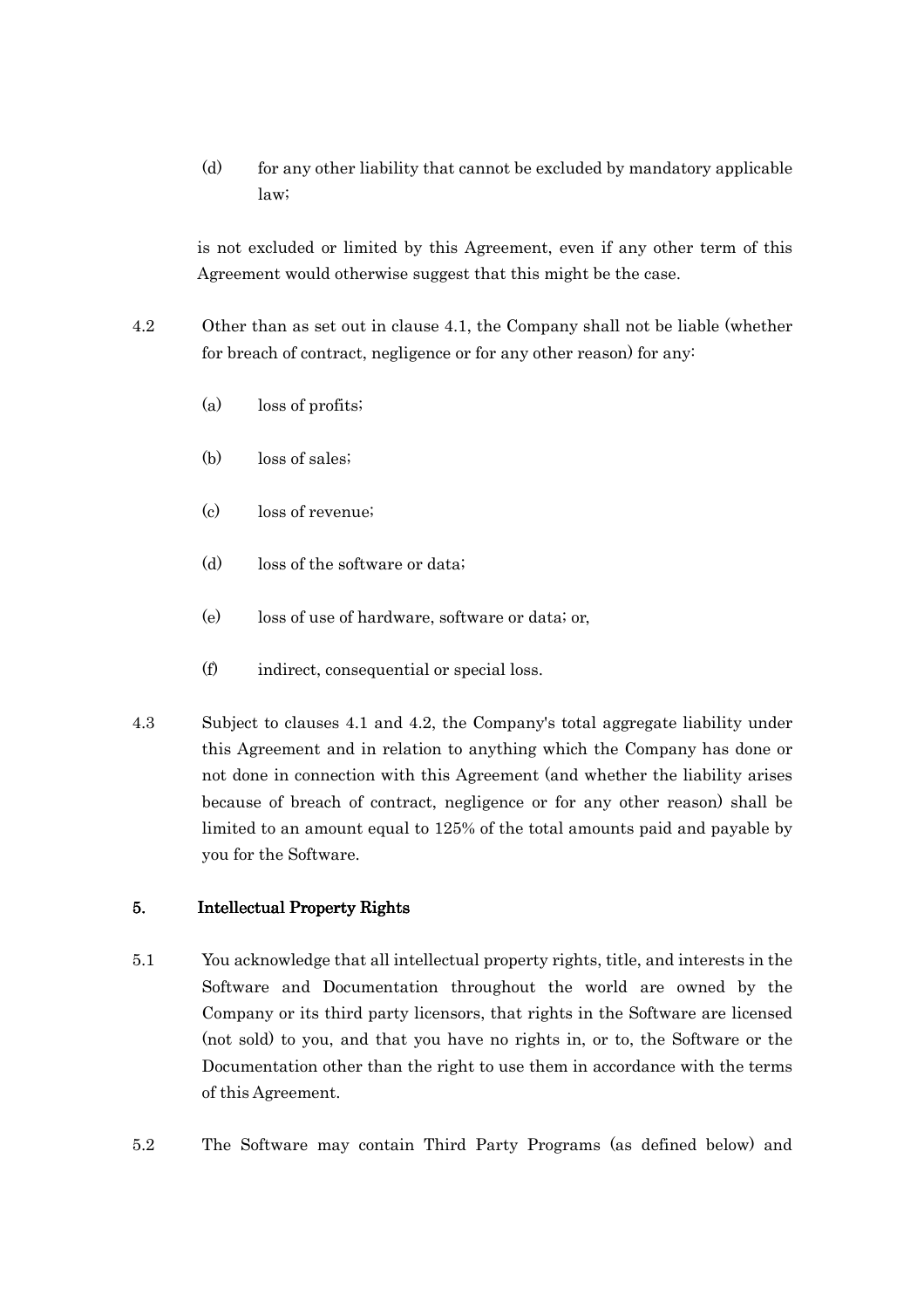intellectual property rights which are owned by the Company's licensors.

- 5.3 The Software may contain software programs, code or libraries owned by third parties and/or licensed pursuant to one or more open source software licenses ("Third Party Programs") which are subject to additional terms and conditions ("Third Party License") which can be found in the installation/download media that the Company provides to you in connection with the Software. Your use of all Third Party Programs is subject to Third Party License, and by accepting this Agreement, you are also accepting those Third Party License. In case that there is any provisions of this Agreement which differ from the Third Party License, those provisions are offered only by the Company.
- 5.4 Only when expressly permitted by applicable law without the possibility of contractual waiver or required by a Third Party License, Company waives the prohibition in clause 2.1(c) hereof against reverse engineering or decompiling, but only as to the respective Third Party Programs for the limited purpose required by the applicable license or law and not to create any software which is substantially similar to the Software. Except where otherwise set out in this Agreement or by the Company, you acknowledge that you have no right to have access to the Software in source code form or in unlocked coding or with comments. Notwithstanding the above, only when the Third Party License grants you to use source cord of the Third Party Programs, such source code is available from the Company and the Company shall obtain it in a reasonable manner separately announced by the Company.
- 5.5 Notwithstanding anything herein to the contrary, all Third Party Programs are furnished by Company without support, "as is" and without any warranties of any kind, express or implied, and the use of such Third Party Programs is at Licensee's sole risk. IN NO EVENT SHALL COMPANY BE LIABLE FOR SUCH THIRD PARTY PROGRAMS AND COMPANY SPECIFICALLY DISCLAIMS ANY EXPRESS OR IMPLIED WARRANTIES (INCLUDING ANY WARRANTY OF NON-INFRINGEMENT) AND DISCLAIMS LIABILITY INCLUDING ANY SPECIAL, INCIDENTAL, OR CONSEQUENTIAL LOSS OR DAMAGE, INCLUDING WITHOUT LIMITATION, ANY LOST PROFITS OR SAVINGS, AND ANY LOSS OR DAMAGE CAUSED BY ANY THIRD PARTY PROGRAMS.
- 6. Termination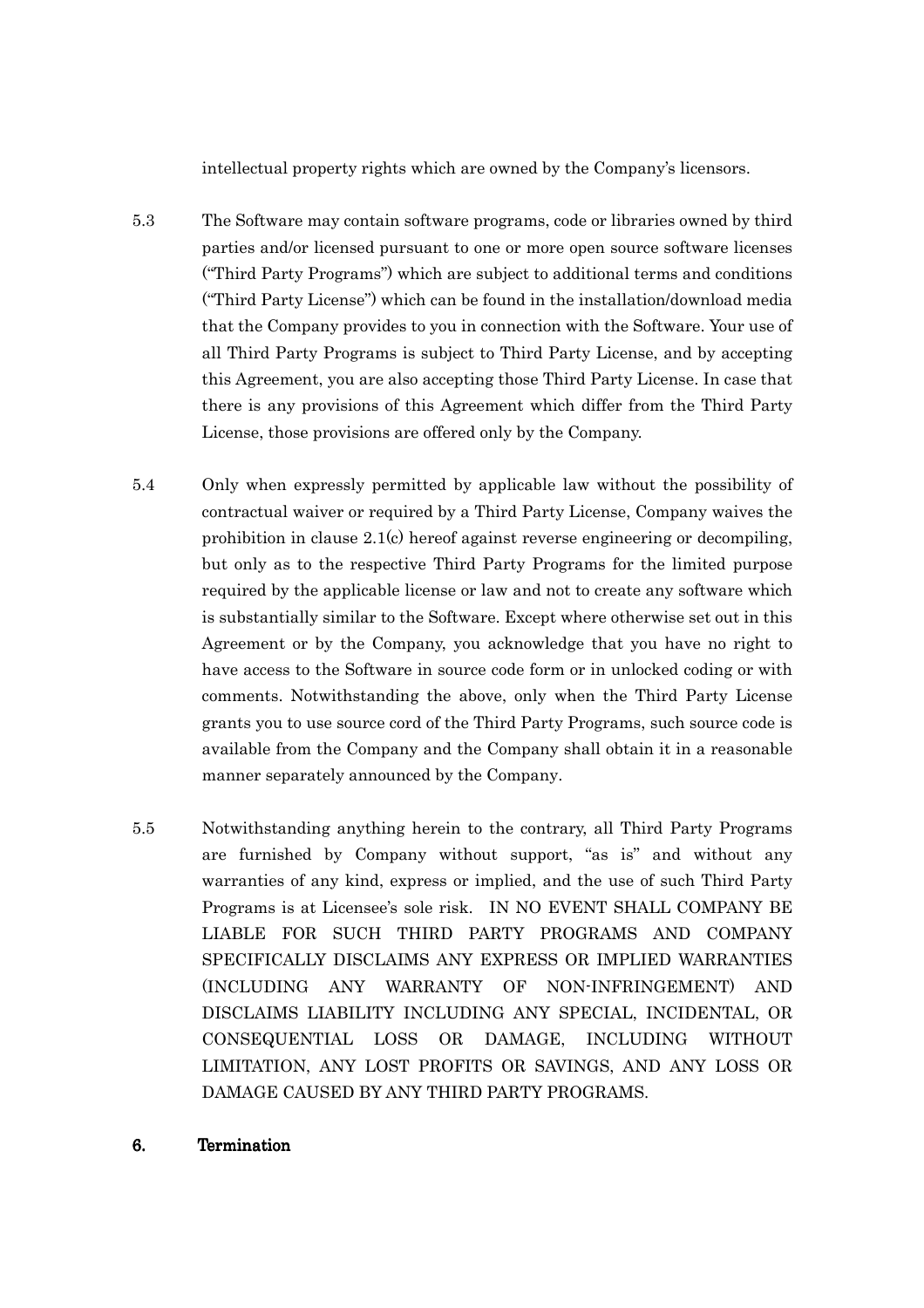## 6.1 The Company may terminate this Agreement immediately if:

- (a) you fail to comply with any of the terms and conditions of this Agreement; or
- (b) you cease to conduct your operations in the normal course of business, including inability to meet your obligations as they mature, or if any proceeding under bankruptcy or insolvency laws is brought by or against you, or a receiver is appointed or applied for, or an assignment for the benefit of creditors is made by you or any similar activity occurs under any similar applicable laws in any jurisdiction.
- 6.2 You may terminate this Agreement by notifying the Company.
- 6.3 If the Company terminates this Agreement in accordance with clause 6.1, you must immediately stop using the Software and delete or destroy the Software and all of its copies and confirm to the Company when this has been done. Upon the termination of this Agreement for any other reason or the expiry of the five (5) year license term in clause 1.1, you may continue using the Software, but you will not receive any further Bug Fixes (as defined in clause  $1.3(c)$ ).

# 7. General General

- 7.1 You may not transfer, assign, charge or otherwise dispose of this Agreement, or any of your rights or obligations arising under it, without the Company's prior written consent. The Company may transfer, assign, charge, sub-contract or otherwise dispose of this Agreement, or any of its rights or obligations arising under it, at any time during the term of the Agreement.
- 7.2 You may not export all or part of the Software directly or indirectly without obtaining any required written approval of any applicable government or regulatory authority and the written approval of the Company. In addition, you shall comply with any applicable export laws and regulations.
- 7.3 This Agreement shall be governed by and construed in accordance with the laws of Japan. All disputes arising between you and the Company with respect